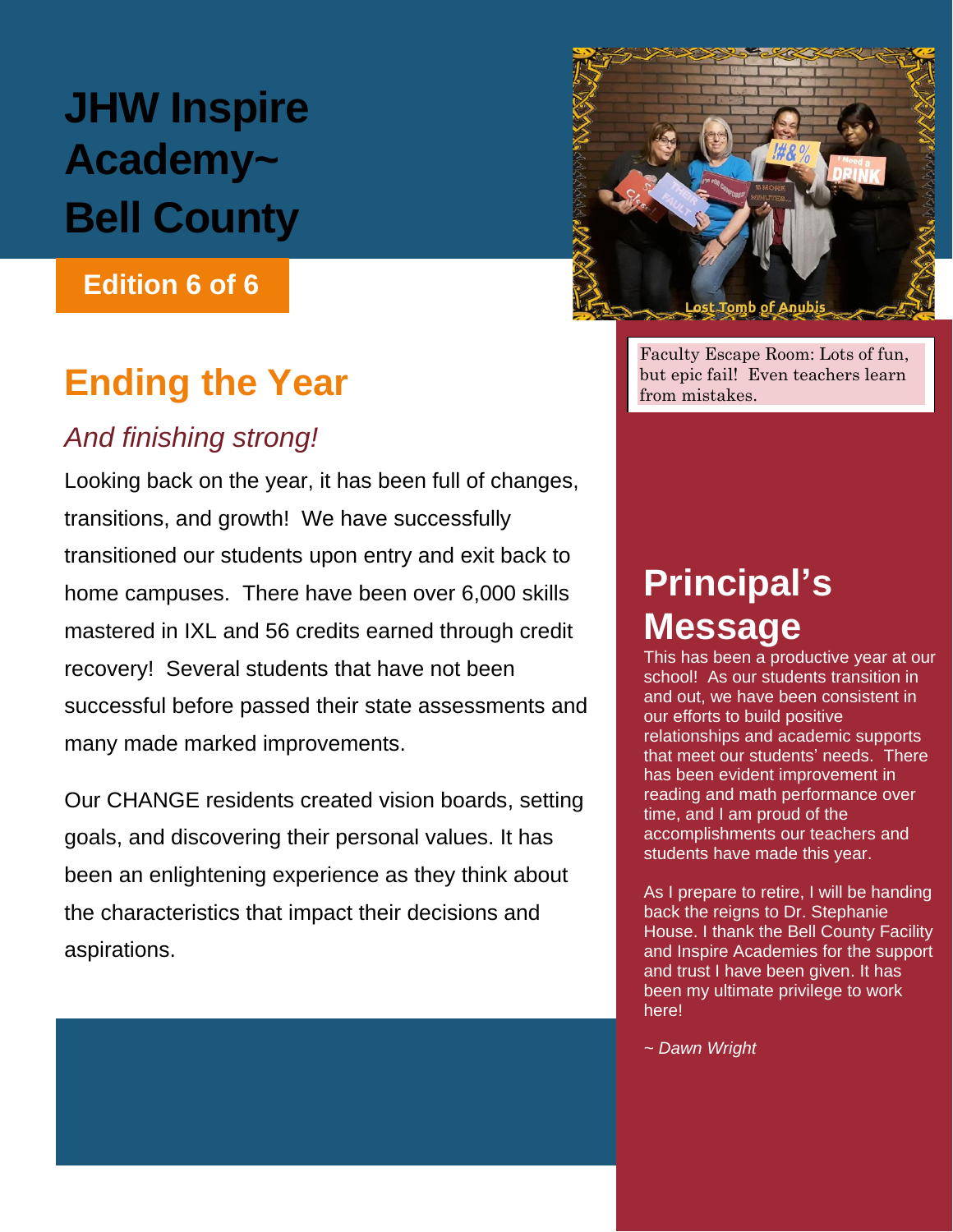### WHAT IS LIFE VALUES



### MOTIVATIONAL QUOTES FROM ME

#### $\bullet$  Live a little learn alot.

- 
- Blessed is the man who doesn't<br>walk in the path of sinners.
- Don't withold good from the ones who deserve it.
- The hard working farmer ought to be first to receive his fair share of crops.
- The wise one increases learning.

### 3 MONTH GOAL

in 1999.<br>Prima politika

My 3 month goal is<br>to get better in<br>communication.

#### 6 MONTH GOAL

My 6 month goal is<br>to get better with<br>myself physically<br>and mentally.

#### 1 YEAR

GOAL. My 1 year goal is to<br>get an job and<br>become on a road<br>for a successful rapper





#### MY PERSONAL VALUES:

GOD'S WILL: I WANT TO LIVE BY HIS RIGHTEOUS LAWS AND BE<br>THE EXAMPLE OF HIS SPOKEN WORD FOR HE DIED FOR MY SINS INNER PEACE: I VALUE BEING ABLE TO CLEAR MY MIND SO I CAN<br>FOCUS ON WHAT IS AHEAD OF ME AND NOT THE PAST.

PERSONAL GROWTH: I BELIEVE IN ORDER TO MOVE FORWARD,<br>YOU NEED TO RELFECT ON YOUR PAST BEHAVIORS IN ORDER TO<br>GROW AS A PERSON.

HONESTY: I WISH TO BE HONEST WITH MYSELF AND SPEAK<br>FROM A SINCERE PERSPECTIVE SO I WON'T DO WRONG.

FAMILY: LOVE ONE ANOTHER LOVE SHOWS YOU HOW YOU CAN<br>DO BETTER AND BE AN EXAMPLE TO OTHERS.

#### 3-month goal:

I am willing to get closer to God<br>and seeking to get to know my  $set$ 

#### 6-month goal:

l want to stay on track<br>regarding my education

#### $9$  months  $9001$ :

I want to maintain a part time



**UNIVERSITY AND** 

г